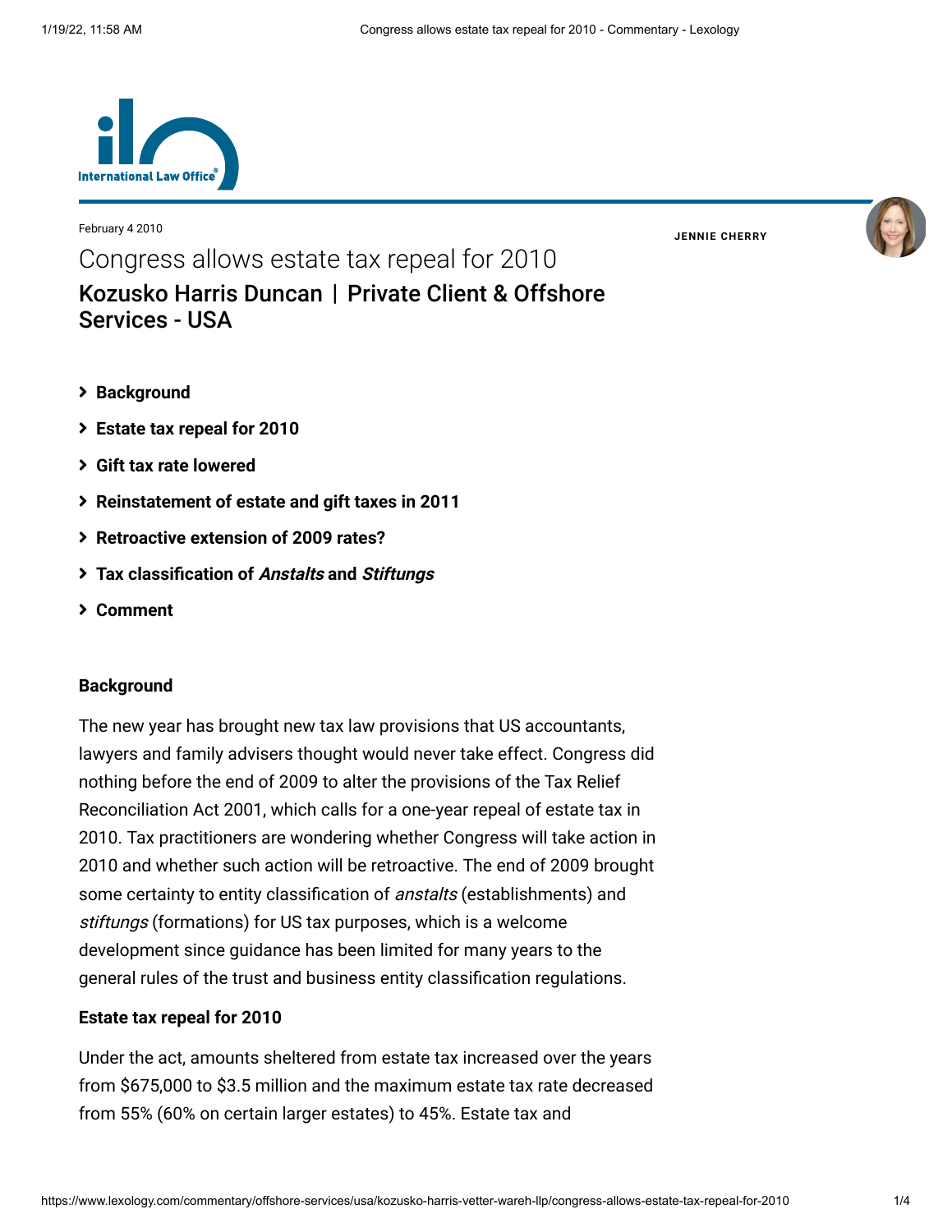generation-skipping transfer tax are repealed under the act for the tax year 2010. The act also replaces the 'step-up' in basis rule for inherited property with a 'carry-over' basis rule for 2010. Under the step-up in basis rule, the income tax basis for most types of property inherited from a decedent was adjusted to fair market value at the date of death. Now instead, the carryover rule applies to inherited amounts over \$1.3 million (plus an additional \$3 million for property which passes to a surviving spouse), and results in the heir's basis in property inherited from a decedent who dies in 2010 being the smaller of the deceased owner's basis or the date-of-death market value. This potentially increases the amount of gain (and tax) when the heir sells the property.

# <span id="page-1-0"></span>**Gift tax rate lowered**

The act does not repeal gift tax. Instead, the maximum marginal gift tax rate has been reduced for 2010 to the 35% top income tax rate.

### <span id="page-1-1"></span>**Reinstatement of estate and gift taxes in 2011**

Under the sunset clause of the act, all provisions will be repealed on January 1 2011, so that the tax system reverts to pre-2001 law. Generally, that law provides for higher taxes than those under the act: there will be a credit sheltering \$1 million from gift and estate taxes, a \$1 million exemption from generation-skipping transfer tax (indexed for inflation) and a maximum tax rate of 55% (plus a 5% estate tax surcharge on certain large estates). The carry-over basis rules will not apply to estates of decedents who die after December 31 2010; instead, the basis rules revert back to the step-up in basis regime.

# <span id="page-1-2"></span>**Retroactive extension of 2009 rates?**

Senate Finance Committee Chairman Max Baucus has said that Congress will seek to restore the estate tax retroactively in 2010, but also said that it may incorporate estate tax reform into a broader tax reform bill. Questions have been raised as to whether a retroactive law would be unconstitutional. Although lawsuits would certainly result (and there is at least one wellknown wealthy individual who has died during this gap period), practitioners generally believe that courts would sustain a retroactive law if it were enacted this year and was not a radical departure from prior law.

## <span id="page-1-3"></span>**Tax classification of Anstalts and Stiftungs**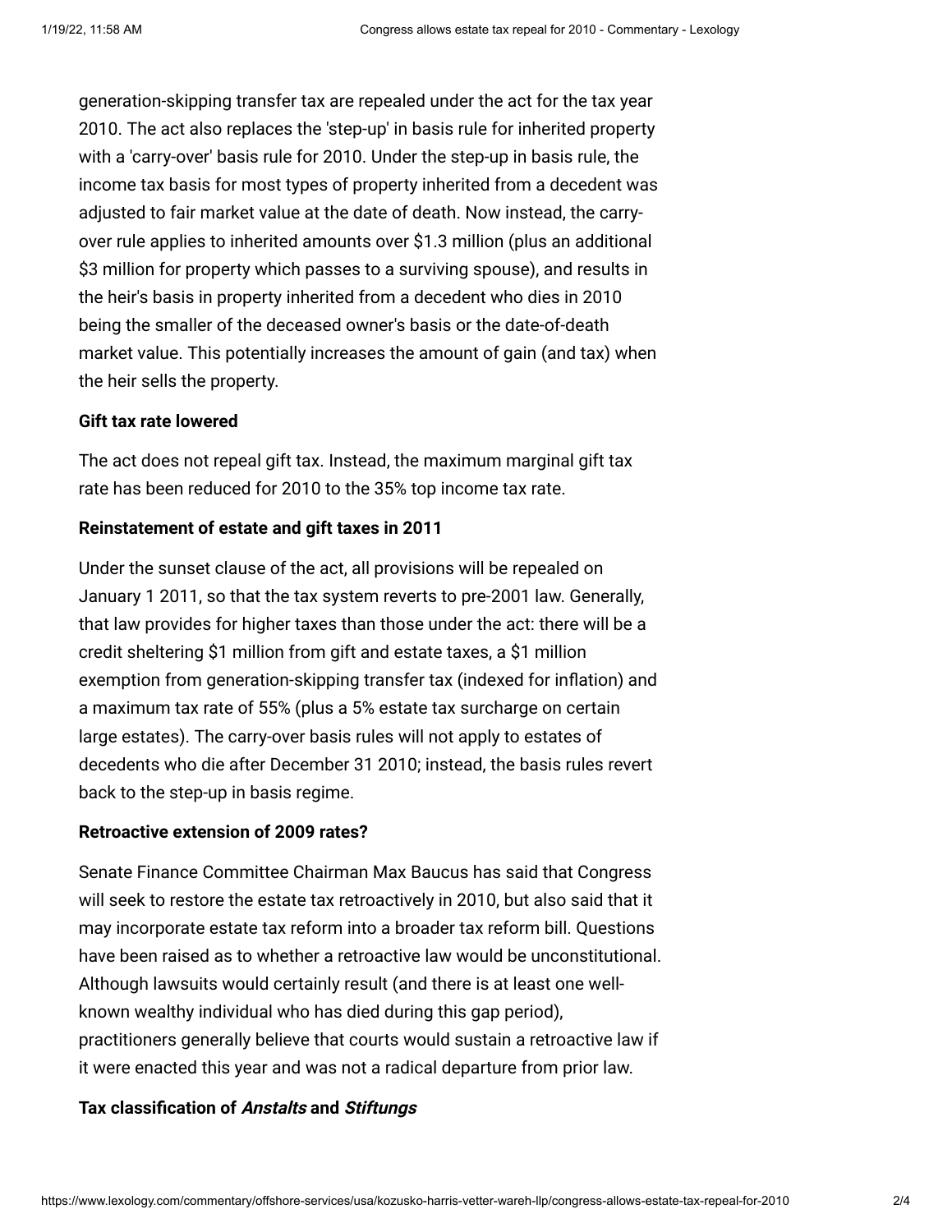There is no legal entity equivalent to an *anstalt* or *stiftung* in US law. The determination of their classification for tax purposes has been subject to entity classification regulations, under which a foreign entity is classified as a business entity for federal tax purposes if it is not classified as a trust. Business entities are categorized as per se corporations and eligible entities. An eligible entity may elect its classification from a list of Internal Revenue Service (IRS)-accepted legal business forms.

On October 7 2009 the IRS Office of Chief Counsel issued advice to the IRS (released to the public on October 16 2009), stating that subject to the facts and circumstances of each situation, Liechtenstein *anstalts* generally are not properly treated as trusts because in most situations their primary purpose is to carry on business activities. Therefore, in most cases anstalts are classified as business entities. However, Liechtenstein stiftungs are generally classified as trusts unless, according to the facts and circumstances, the entity was created primarily for commercial purposes.

### <span id="page-2-0"></span>**Comment**

Although facts and circumstances may dictate a different tax classification for anstalts and stiftungs, advisers to international families can expect that in general, the advised classifications will apply. Although the advice did not specifically address such structures formed under the laws of other jurisdictions, family advisers can reasonably conclude that they will be subject to similar classification. The situation is at least clearer than that regarding estate and gift tax.

Because the stakes are high and so many other major political and governmental issues have intervened that warrant more attention, Congress has been unable to reach any consensus as to how much, and how, to apply wealth transfer taxes to the more numerous estates and gifts that would be subject to the higher tax regime unless a new law were passed this year. Efforts are underway to streamline the legislative process and bring a bill to the Senate floor that skips over the Senate Finance Committee and clears the way to restore the 2009 estate and gift tax law at least for a few years. Nevertheless, it is extremely difficult at this time to predict an outcome and this uncertainty may continue throughout most of the year.